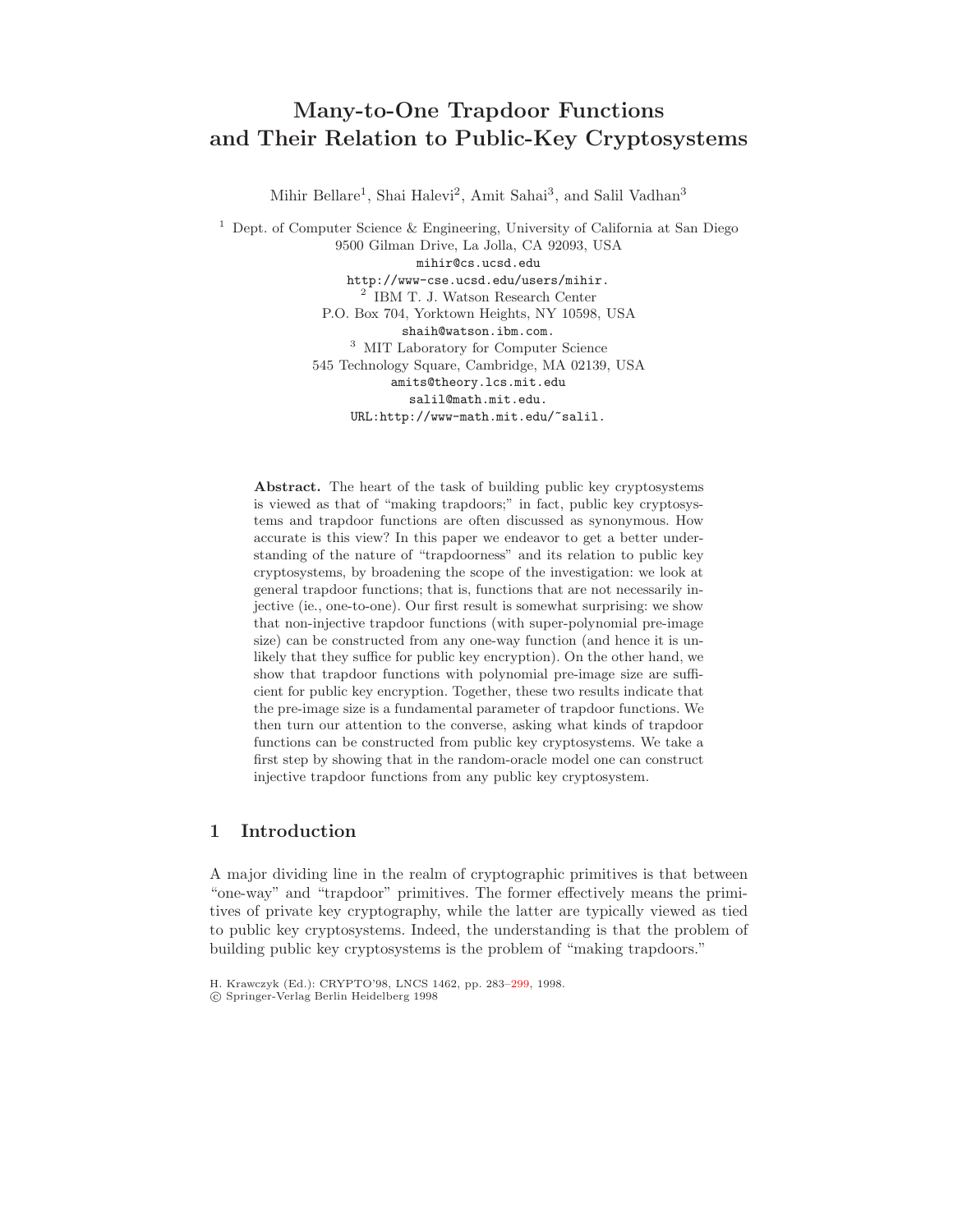<span id="page-1-1"></span><span id="page-1-0"></span>Is it really? It is well known that injective (ie. one-to-one) trapdoor functions suffice for public key cryptography [\[Ya](#page-16-1)[,GoMi\]](#page-15-0). We ask: is the converse true as well, or can public key cryptosystems exist under a weaker assumption? We take a closer look at the notion of a trapdoor, in particular from the point of view of how it relates to semantically secure encryption schemes, and discover some curious things. Amongst these are that "trapdoor one-way functions" are not necessarily hard to build, and their relation to public key encryption is more subtle than it might seem.

#### **1.1 Background**

The main notions discussed and related in this paper are one-way functions [\[DiHe\]](#page-15-1), trapdoor (one-way) functions [\[DiHe\]](#page-15-1), semantically secure encryption schemes [\[GoMi\]](#page-15-0), and unapproximable trapdoor predicates [\[GoMi\]](#page-15-0).

Roughly, a "one-way function" means a family of functions where each particular function is easy to compute, but most are hard to invert; trapdoor functions are the same with the additional feature that associated to each particular function is some "trapdoor" information, possession of which permits easy inversion. (See Section [2](#page-4-0) for formal definitions.)

In the study of one-way functions, it is well appreciated that the functions need not be injective: careful distinctions are made between "(general) oneway functions", "injective one-way functions," or "one-way permutations." In principle, the distinction applies equally well to trapdoor one-way functions. (In the non-injective case, knowledge of the trapdoor permits recovery of *some* preimage of any given range point [\[DiHe\]](#page-15-1).) However, all attention in the literature has focused on injective trapdoor functions, perhaps out of the sense that this is what is necessary for constructing encryption schemes: the injectivity of the trapdoor function guarantees the unique decryptability of the encryption scheme.

This paper investigates general (ie. not necessarily injective) trapdoor oneway functions and how they relate to other primitives. Our goal is to understand exactly what kinds of trapdoor one-way functions are necessary and sufficient for building semantically secure public key encryption schemes; in particular, is injectivity actually necessary?

Among non-injective trapdoor functions, we make a further distinction based on "the amount of non-injectivity", measured by pre-image size. A (trapdoor, one-way) function is said to have pre-image size  $Q(k)$  (where k is the security parameter) if the number of pre-images of any range point is at most  $Q(k)$ . We show that pre-image size is a crucial parameter with regard to building publickey cryptosystems out of a trapdoor function.

Rather than directly working with public-key cryptosystems, it will be more convenient to work with a more basic primitive called an unapproximable trapdoor predicate. Unapproximable trapdoor predicates are equivalent to semantically secure public key schemes for encrypting a single bit, and these in turn are equivalent to general semantically secure cryptosystems [\[GoMi\]](#page-15-0).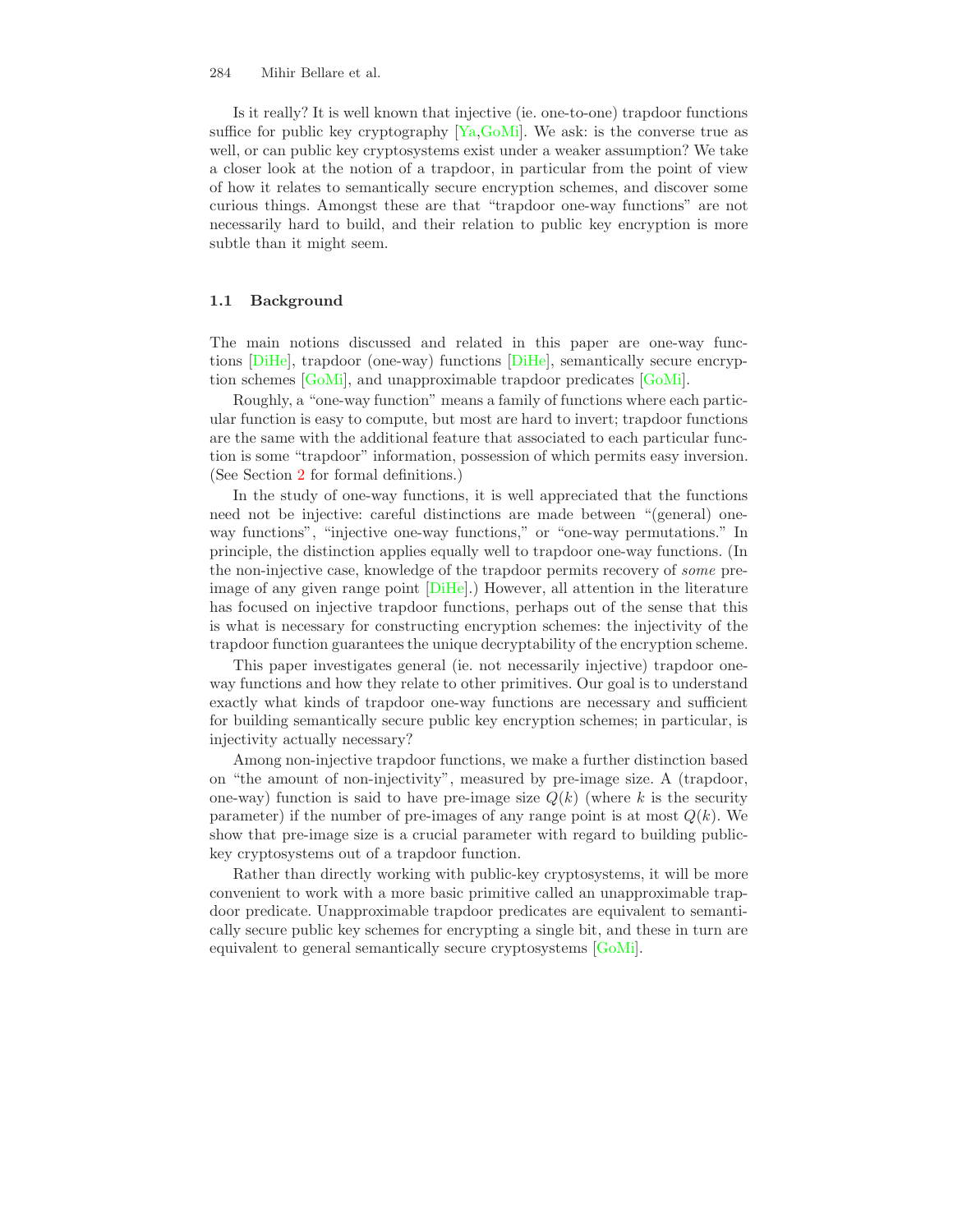<span id="page-2-2"></span>

<span id="page-2-0"></span>**Fig. 1. Illustrating our results:** Solid lines are standard implications; the dotted line is an implication in the random oracle model.

### <span id="page-2-1"></span>**1.2 Results**

We have three main results. They are displayed in Fig. [1](#page-2-0) together with known relations. We now discuss them.

*One-way functions imply trapdoor functions.* Our first result, given in Theorem [1,](#page-7-0) may seem surprising at first glance: we show that one-way functions imply trapdoor functions. We present a general construction which, given an arbitrary one-way function, yields a trapdoor (non-injective) one-way function.

Put in other words, we show that trapdoor functions are not necessarily hard to build; it is the combination of trapdoorness with "structural" properties like injectivity that may be hard to achieve. Thus the "curtain" between one-way and trapdoor primitives is not quite as opaque as it may seem.

What does this mean for public key cryptography? Impagliazzo and Rudich [\[ImRu\]](#page-16-2) show that it would be very hard, or unlikely, to get a proof that one-way functions (even if injective) imply public key cryptosystems. Hence, our result shows that it is unlikely that any known technique can be used to construct public key encryption schemes from generic, non-injective, trapdoor functions. As one might guess given  $\text{Im} \text{Ru}$ , our construction does not preserve injectivity, so even if the starting one-way function is injective, the resulting trapdoor one-way function is not.

*Trapdoor functions with poly pre-image size yield cryptosystems.* In light of the above, one might still imagine that injectivity of the trapdoor functions is required to obtain public key encryption. Still, we ask whether the injectivity condition can be relaxed somewhat. Specifically, the trapdoor one-way functions which we construct from one-way functions have super-polynomial pre-image size. This leads us to ask about trapdoor functions with polynomially bounded pre-image size.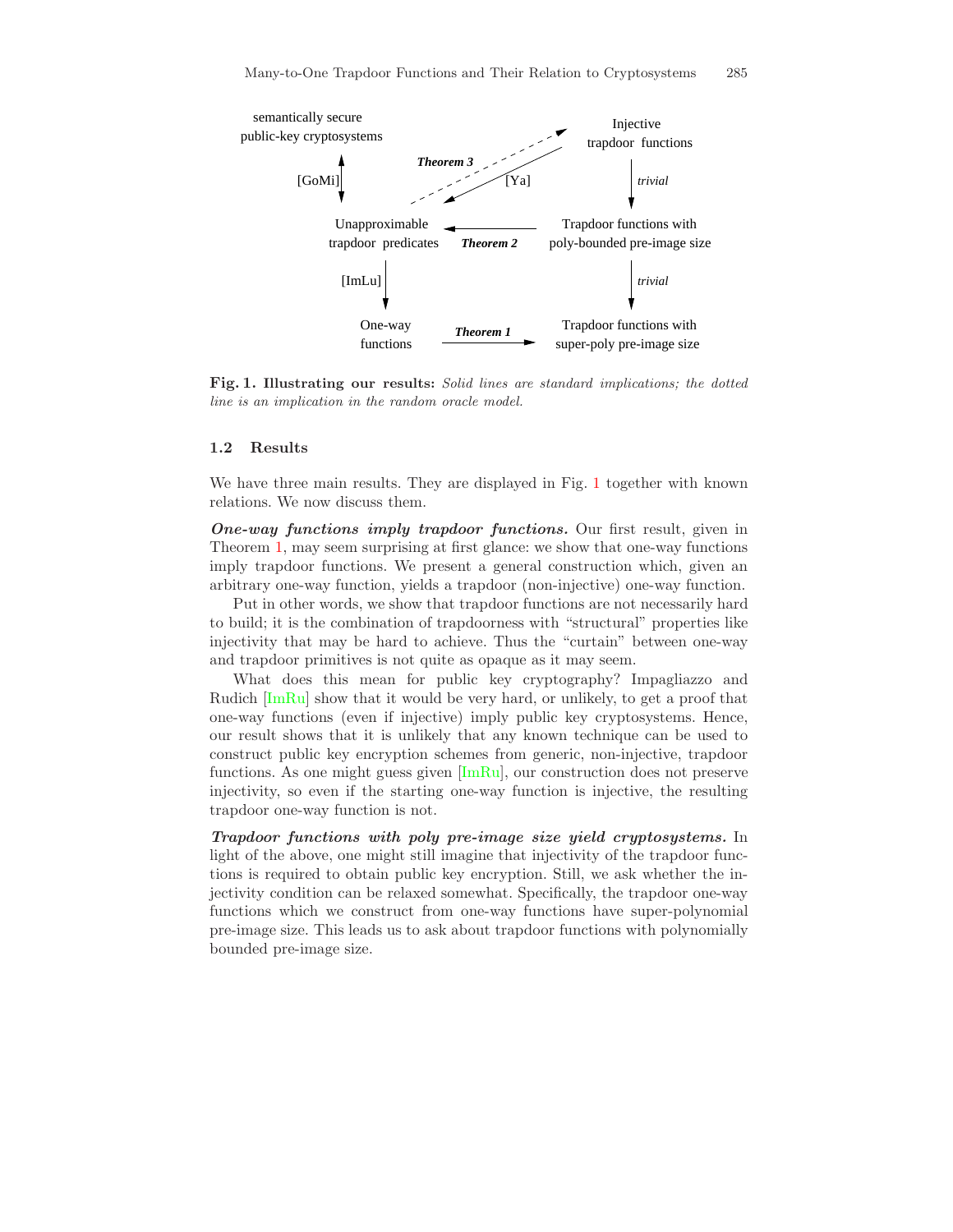<span id="page-3-2"></span><span id="page-3-1"></span>Our second result, Theorem [2,](#page-8-0) shows that trapdoor functions with polynomially bounded pre-image size suffice to construct unapproximable trapdoor predicates, and hence yield public key cryptosystems. This belies the impression that injectivity of the trapdoor function is a necessary feature to directly build a public key cryptosystem from it, and also suggests that the super-polynomial pre-image size in the construction of Theorem [1](#page-7-1) is necessary.

*From trapdoor predicates to trapdoor functions.* We then turn to the other side of the coin and ask what kinds of trapdoor functions must necessarily exist to have a public key cryptosystem. Since unapproximable trapdoor predicates and semantically secure public key cryptosystems are equivalent [\[GoMi\]](#page-15-0) we consider the question of whether unapproximable trapdoor predicates imply injective trapdoor functions.

In fact whether or not semantically secure public key cryptosystems imply injective trapdoor functions is not only an open question, but seems a hard one. (In particular, a positive answer would imply injective trapdoor functions based on the Diffie-Hellman assumption, a long standing open problem.) In order to get some insight and possible approaches to it, we consider it in a random oracle model (cf.  $[ImRu,BeRo]$  $[ImRu,BeRo]$ ). Theorem [3](#page-11-0) says that here the answer is affirmative: given an arbitrary secure public key cryptosystem, we present a function that has access to an oracle  $H$ , and prove the function is injective, trapdoor, and one-way when  $H$  is random.

The construction of Theorem [3](#page-11-0) is quite simple, and the natural next question is whether the random oracle  $H$  can be replaced by some constructible cryptographic primitive. In the full version of the paper [\[BHSV\]](#page-15-3), we show that this may be difficult, by showing that a cryptographically strong pseudorandom bit generator [\[BlMi,](#page-15-4) [Ya\]](#page-16-1), which seems like a natural choice for this construction, does not suffice. The next step may be to follow the approach initiated by Canetti  $[Ca]$ : find an appropriate cryptographic notion which, if satisfied by  $H$ , would suffice for the correctness of the construction, and then try to implement  $H$  via a small family of functions. However, one should keep in mind that replacement of a random oracle by a suitable constructible function is not always possible [\[CGH\]](#page-15-6). Thus, our last result should be interpreted with care.

#### <span id="page-3-0"></span>**1.3 Discussion and Implications**

Theorems [1](#page-7-1) and [2](#page-8-0) indicate that pre-image size is a crucial parameter when considering the power of trapdoor functions, particularly with respect to constructing public-key cryptosystems. The significance and interpretation of Theorem [3,](#page-11-0) however, requires a bit more discussion.

At first glance, it may seem that public key cryptosystems "obviously imply" injective trapdoor functions. After all, a public key cryptosystem permits unique decryptability; doesn't this mean the encryption algorithm is injective? No, because, as per [\[GoMi\]](#page-15-0), it is a *probabilistic* algorithm, and thus not a function. To make it a function, you must consider it a function of two arguments, the message and the coins, and then it may no longer be injective, because two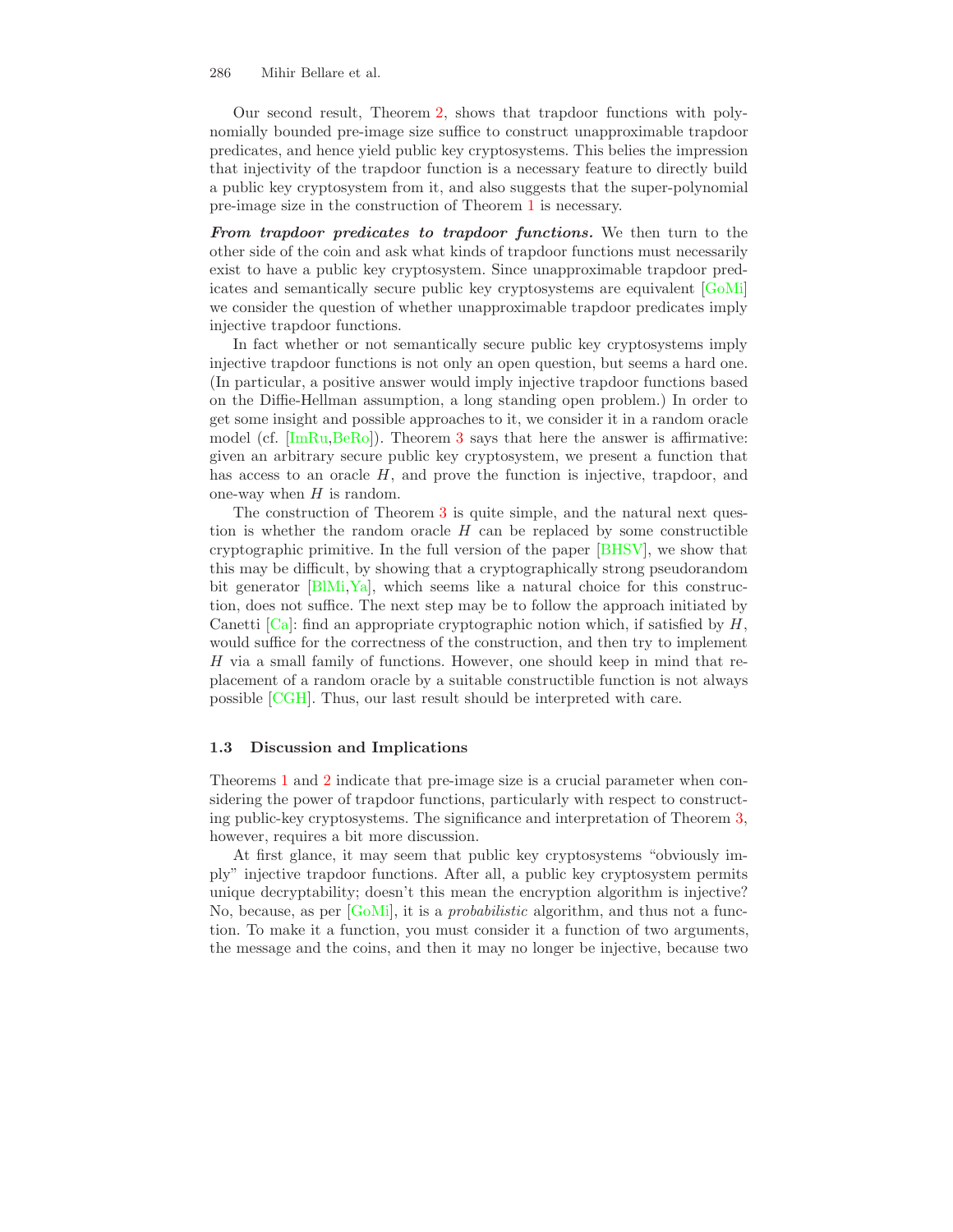<span id="page-4-2"></span><span id="page-4-1"></span>coin sequences could give rise to the same ciphertext for a given message. Moreover, it may no longer have a (full) trapdoor, since it may not be possible to recover the randomness from the ciphertext. (Public key cryptosystems in the Diffie and Hellman sense [\[DiHe\]](#page-15-7) imply injective trapdoor one-way functions as the authors remark, but that's because encryption there is deterministic. It is now understood that secure encryption must be probabilistic [\[GoMi\]](#page-15-8).)

Theorem [3](#page-11-1) has several corollaries. (Caveat: All in the random oracle model). First, by applying a transformation of [\[BeRo\]](#page-15-9), it follows that we can construct non-malleable and chosen-ciphertext secure encryption schemes based on the Ajtai-Dwork cryptosystem [\[AjDw\]](#page-15-10). Second, combining Theorems [3](#page-11-1) and [2,](#page-8-1) the existence of trapdoor functions with polynomially bounded pre-image size implies the existence of injective trapdoor functions. (With high probability over the choice of oracle. See Remark [5.](#page-14-0)) Third, if the Decisional Diffie-Hellman problem is hard (this means the El Gamal [\[ElG\]](#page-15-11) cryptosystem is semantically secure) then there exists an injective trapdoor function.

Note that in the random oracle model, it is trivial to construct (almost) injective one-way functions: a random oracle mapping, say, n bits to  $3n$  bits, is itself an injective one-way function except with probability  $2^{-n}$  over the choice of the oracle. However, random oracles do not directly or naturally give rise to trapdoors  $[\text{Im} \text{Ru}]$ . Thus, it is interesting to note that our construction in Theorem [3](#page-11-1) uses the oracle to "amplify" a trapdoor property: we convert the weak trapdoor property of a cryptosystem (in which one can only recover the message) to a strong one (in which one can recover both the message and the randomness used).

Another interpretation of Theorem [3](#page-11-1) is as a demonstration that there exists a model in which semantically secure encryption implies injective trapdoor functions, and hence it may be hard to prove a separation result, in the style of [\[ImRu\]](#page-16-2), between injective trapdoor functions and probabilistic encryption schemes.

# <span id="page-4-0"></span>**2 Definitions**

We present definitions for one-way functions, trapdoor functions, and unapproximable trapdoor predicates.

PRELIMINARIES. If S is any probability distribution then  $x \leftarrow S$  denotes the operation of selecting an element uniformly at random according to  $S$ , and  $[S]$  is the support of S, namely the set of all points having non-zero probability under S. If S is a set we view it as imbued with the uniform distribution and write  $x \leftarrow S$ . If A is a probabilistic algorithm or function then  $A(x, y, \dots; R)$  denotes the output of A on inputs  $x, y, \ldots$  and coins R, while  $A(x, y, \ldots)$  is the probability distribution assigning to each string the probability, over  $R$ , that it is output. For deterministic algorithms or functions A, we write  $z:=A(x, y, \ldots)$  to mean that the output of  $A(x, y, \ldots)$  is assigned to z. The notation  $Pr[ E : R_1; R_2; \ldots; R_k ]$ refers to the probability of event E after the random processes  $R_1, \ldots, R_k$  are performed in order. If x and y are strings we write their concatenation as  $x||y$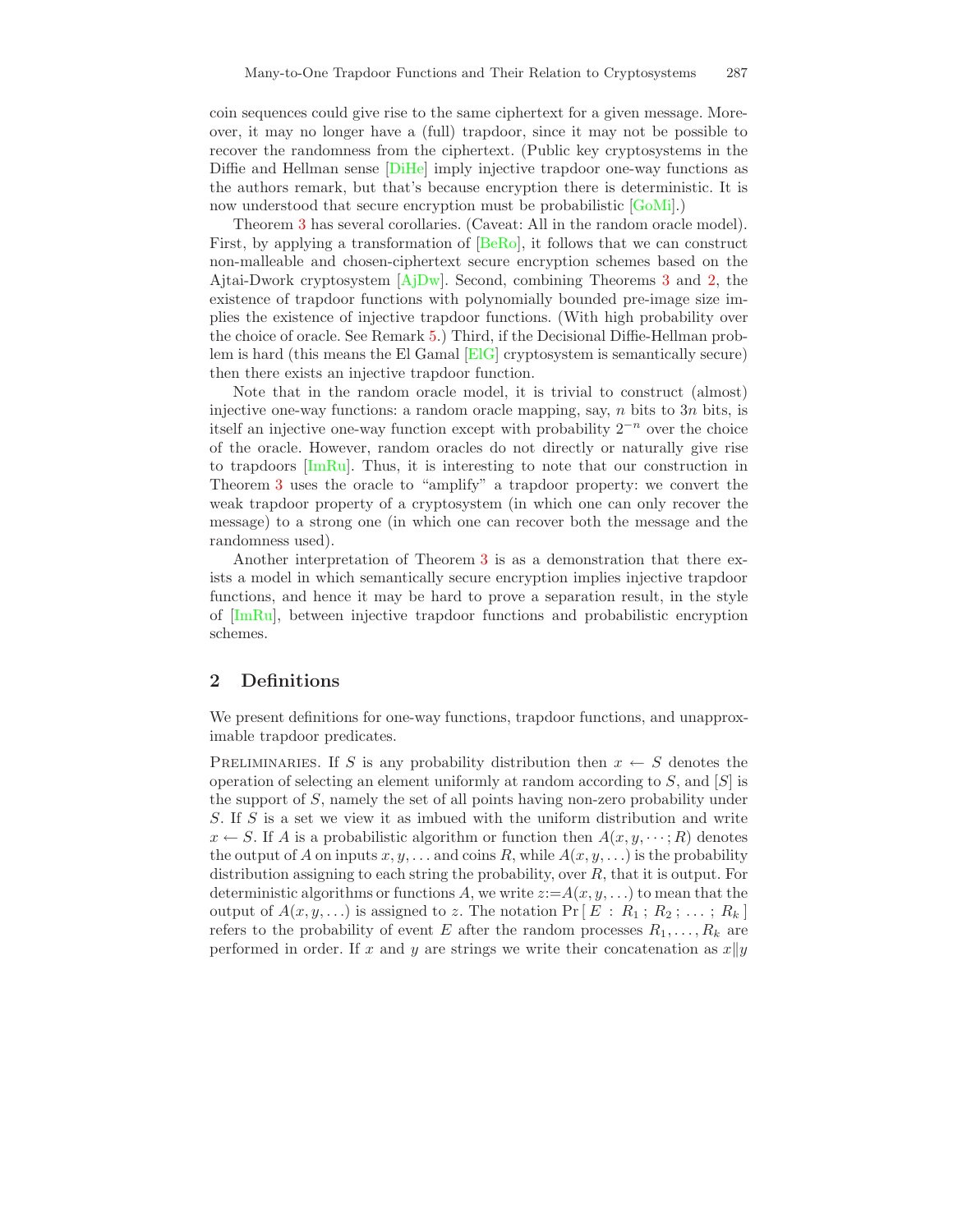or just  $xy$ . "Polynomial time" means time polynomial in the security parameter  $k$ , PPT stands for "probabilistic, polynomial time", and "efficient" means computable in polynomial time or PPT.

### **2.1 One-Way and Trapdoor Function Families**

We first define families of functions, then say what it means for them to be one-way or trapdoor.

FAMILIES OF FUNCTIONS. A *family of functions* is a collection  $F = \{F_k\}_{k\in\mathbb{N}}$ where each  $F_k$  is probability distribution over a set of functions. Each  $f \in [F_k]$ has an associated domain  $Dom(f)$  and range Range $(f)$ . We require three properties of the family:

- *Can generate:* The operation  $f \leftarrow F_k$  can be efficiently implemented, meaning there is a PPT *generation* algorithm  $F$ -*Gen* that on input  $1^k$  outputs a "description" of a function f distributed according to  $F_k$ . This algorithm might also output some auxiliary information *aux* associated to this function (this is in order to later model trapdoors).
- *Can sample:* Dom $(f)$  is efficiently samplable, meaning there is a PPT algorithm F-Smp that given  $f \in [F_k]$  returns a uniformly distributed element of  $Dom(f)$ .
- *Can evaluate:* f is efficiently computable, meaning there is a polynomial time evaluation algorithm F-*Eval* that given  $f \in F_k$  and  $x \in Dom(f)$  returns  $f(x)$ .

For an element  $y \in \text{Range}(f)$  we denote the set of *pre-images* of y under f by  $f^{-1}(y) = \{ x \in \text{Dom}(f) : f(x) = y \}.$ 

We say that F is *injective* if f is injective (ie. one-to-one) for every  $f \in [F_k]$ . If in addition  $Dom(f) = Range(f)$  then we say that F is a family of *permutations*. We measure the amount of "non-injectivity" by looking at the maximum preimage size. Specifically we say that F has *pre-image size* bounded by  $Q(k)$  if  $|f^{-1}(y)| \leq Q(k)$  for all  $f \in [F_k]$ , all  $y \in \text{Range}(f)$  and all  $k \in \mathbb{N}$ . We say that  $F$  has *polynomially bounded pre-image size* if there is a polynomial  $Q(k)$  which bounds the pre-image size of F.

One-wayness. Let F be a family of functions as above. The *inverting probability* of an algorithm  $I(\cdot, \cdot)$  with respect to F is a function of the security parameter k, defined as  $InvProb_F(I, k) \stackrel{\text{def}}{=}$ 

 $\Pr\left[x' \in f^{-1}(y) : f \leftarrow F_k : x \leftarrow \text{Dom}(f) : y \leftarrow f(x) : x' \leftarrow I(f, y) \right]$ .

F is *one-way* if  $InvProb_F(I, k)$  is negligible for any PPT algorithm I.

Trapdoorness. A family of functions is said to be trapdoor if it is possible, while generating an instance  $f$ , to simultaneously generate as auxiliary output "trapdoor information" *tp*, knowledge of which permits inversion of f. Formally, a family of functions F is *trapdoor* if F-Gen outputs pairs  $(f, tp)$  where f is the "description" of a function as in any family of functions and *tp* is auxiliary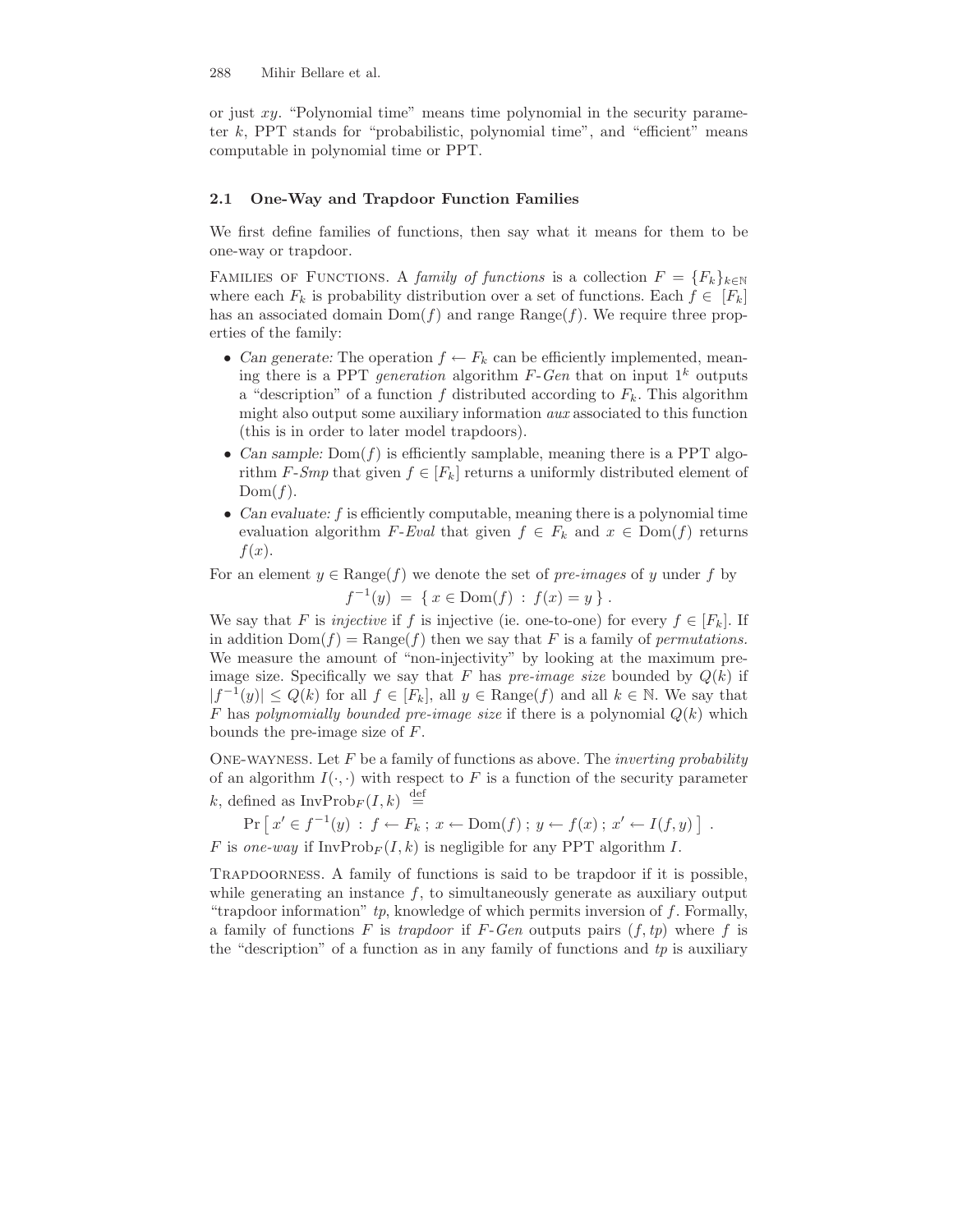<span id="page-6-2"></span><span id="page-6-1"></span>*trapdoor information*. We require that there exists a probabilistic polynomial time algorithm F-Inv such that for all k, all  $(f, tp) \in [F\text{-}Gen(1^k)]$ , and all points  $y \in \text{Range}(f)$ , the algorithm  $F$ -*Inv*( $f, tp, y$ ) outputs an element of  $f^{-1}(y)$  with probability 1. A family of trapdoor functions is said to be one-way if it is also a family of one-way functions.

A good (candidate) example of a trapdoor, one-way function family which is non-injective is the *Rabin family* [\[Rab\]](#page-16-4): here each function in  $F_k$  is four to one. (Traditionally, this function is used as the basis of a public key cryptosystem by first modifying it to be injective.)

*Remark 1.* It is well known that one can define one-way functions either in terms of function families (as above), or in terms of a single function, and the two are equivalent. However, for trapdoor functions, one must talk of families. To maintain consistency, we use the family view of one-way functions as well.

#### **2.2 Trapdoor Predicate Families**

We define unapproximable trapdoor predicate families [\[GoMi\]](#page-15-8). Recall that such a family is equivalent to a semantically secure public-key encryption scheme for a single bit [\[GoMi\]](#page-15-8).

<sup>A</sup> *predicate* in our context means a *probabilistic* function with domain {0, <sup>1</sup>}, meaning a predicate  $p$  takes a bit  $b$  and flips coins  $r$  to generate some output  $y = p(b; r)$ . In a *trapdoor predicate family*  $P = \{P_k\}_{k \in \mathbb{N}}$ , each  $P_k$  is a probability distribution over a set of predicates, meaning each  $p \in [P_k]$  is a predicate as above. We require:

- *Can generate:* There is a generation algorithm P-*Gen* which on input 1<sup>k</sup> outputs  $(p, tp)$  where p is distributed randomly according to  $P_k$  and  $tp$  is trapdoor information associated to p. In particular the operation  $p \leftarrow P_k$ can be efficiently implemented.
- *Can evaluate:* There is a PPT algorithm *P-Eval* that given p and  $b \in \{0, 1\}$ flips coins to output y distributed according to  $p(b)$ .

<span id="page-6-0"></span>We say P has *decryption error*  $\delta(k)$  if there is a PPT algorithm P-*Inv* who, with knowledge of the trapdoor, fails to decrypt only with this probability, namely

$$
\begin{aligned} \text{DecErr}_P(P\text{-}Inv, k) & \stackrel{\text{def}}{=} \\ \text{Pr}\left[b' \neq b \, : \, p \leftarrow P_k \, ; \, b \leftarrow \{0, 1\} \, ; \, y \leftarrow p(b) \, ; \, b' \leftarrow P\text{-}Inv(p, tp, y) \, \right] \end{aligned} \tag{1}
$$

is at most  $\delta(k)$ . If we say nothing it is to be assumed that the decryption error is zero, but sometimes we want to discuss families with non-zero (and even large) decryption error.

UNAPPROXIMABILITY. Let  $P$  be a family of trapdoor predicates as above. The *predicting advantage* of an algorithm  $I(\cdot, \cdot)$  with respect to P is a function of the security parameter k, defined as  $PredAdv_{P}(I,k) \stackrel{\text{def}}{=}$ 

$$
Pr [ b' = b : p \leftarrow P_k ; b \leftarrow \{0,1\} ; y \leftarrow p(b) ; b' \leftarrow I(p,y) ] - \frac{1}{2}.
$$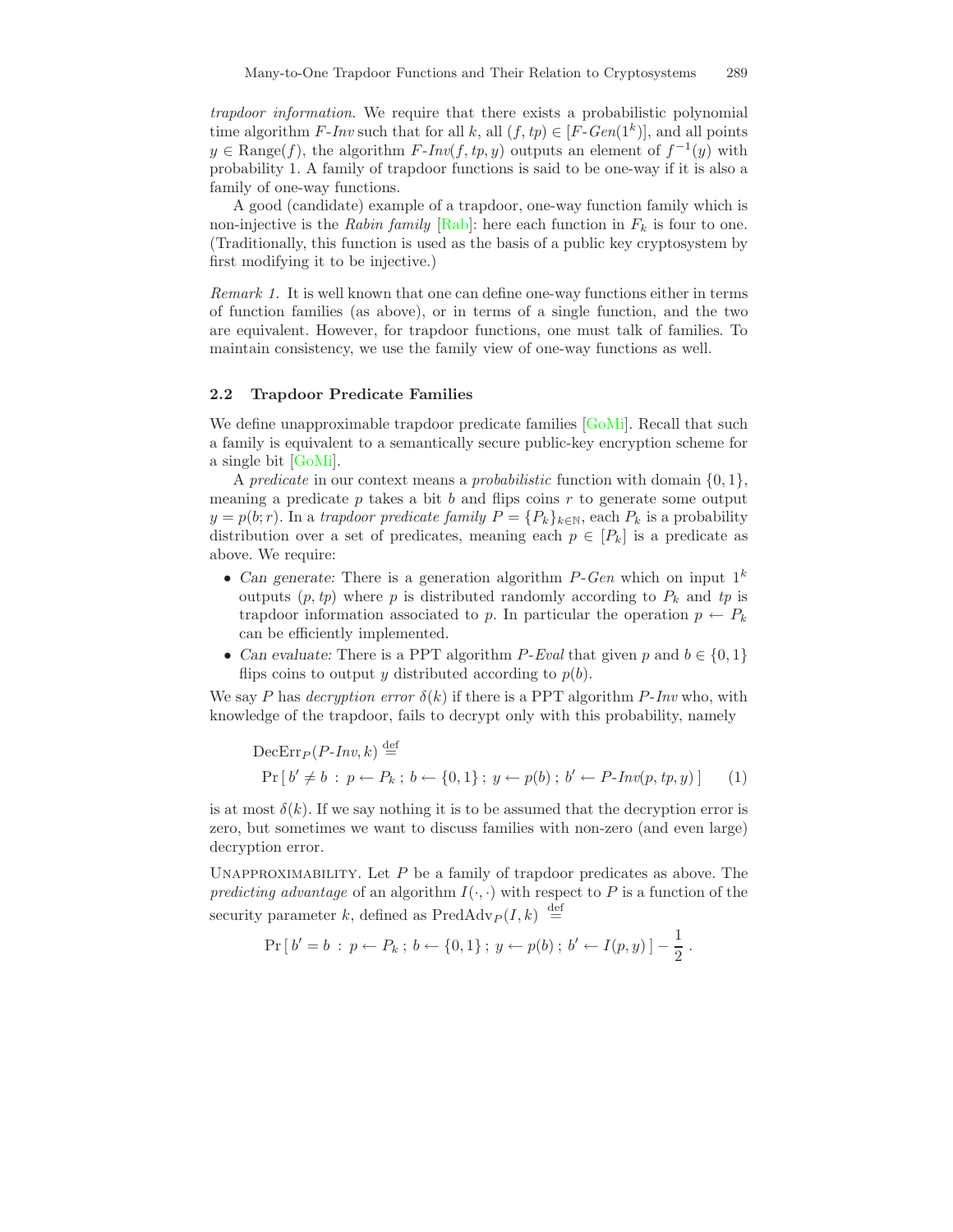We say that P is *unapproximable* if  $PredAdv_{P}(I,k)$  is negligible for any PPT algorithm I.

### **3 From One-Way Functions to Trapdoor Functions**

<span id="page-7-1"></span><span id="page-7-0"></span>In this section we establish the following result:

**Theorem 1.** *Suppose there exists a family of one-way functions. Then there exists a family of trapdoor, one-way functions.*

This is proved by taking an arbitrary family  $F$  of one-way functions and "embedding" a trapdoor to get a family  $G$  of trapdoor functions. The rest of this section is devoted to the proof.

#### <span id="page-7-2"></span>**3.1 Proof Sketch of Theorem 1**

Given a family  $F = \{F_k\}_{k \in \mathbb{N}}$  of one-way functions we show how to construct a family  $G = \{G_k\}_{k\in\mathbb{N}}$  of trapdoor one-way functions.

Let us first sketch the idea. Given  $f \in F_k$  we want to construct q which "mimics" f but somehow embeds a trapdoor. The idea is that the trapdoor is a particular point  $\alpha$  in the domain of f. Function g will usually just evaluate f, except if it detects that its input contains the trapdoor; in that case it will do something trivial, making g easy to invert given knowledge of the trapdoor. (This will not happen often in normal execution because it is unlikely that a randomly chosen input contains the trapdoor.) But how exactly can  $g$  "detect" the trapdoor? The first idea would be to include  $\alpha$  in the description of q so that it can check whether its input contains the trapdoor, but then g would no longer be one-way. So instead the description of g will include  $\beta = f(\alpha)$ , an image of the trapdoor under the original function  $f$ , and  $g$  will run  $f$  on a candidate trapdoor to see whether the result matches  $\beta$ . (Note that we do not in fact necessarily detect the real trapdoor  $\alpha$ ; the trivial action is taken whenever some pre-image of  $\beta$  under f is detected. But that turns out to be OK.)

In the actual construction, g has three inputs,  $y, x, v$ , where v plays the role of the "normal" input to  $f$ ; x plays the role of the candidate trapdoor; and y is the "trivial" answer returned in case the trapdoor is detected. We now formally specify the construction and sketch a prof that it is correct.

A particular function  $g \in [G_k]$  will be described by a pair  $(f, \beta)$  where  $f \in [F_k]$  and  $\beta \in \text{Range}(f)$ . It is defined on inputs  $y, x, v$  by

$$
g(y, x, v) = \begin{cases} y & \text{if } f(x) = \beta \\ f(v) & \text{otherwise.} \end{cases}
$$
 (2)

Here  $x, v \in \text{Dom}(f)$ , and we draw y from some samplable superset  $S_f$  of Bange(f) (To be specific we set  $S_f$  to the set of all strings of length at most  $p(k)$ Range(f). (To be specific, we set  $S_f$  to the set of all strings of length at most  $p(k)$ where  $p(k)$  is a polynomial that bounds the lengths of all strings in Range(f).) So the domain of g is  $Dom(g) = S_f \times Dom(f) \times Dom(f)$ .

We now give an intuitive explanation of why  $G$  is one-way and trapdoor. First note that for any z it is the case that  $(z, \alpha, \alpha)$  is a preimage of z under g,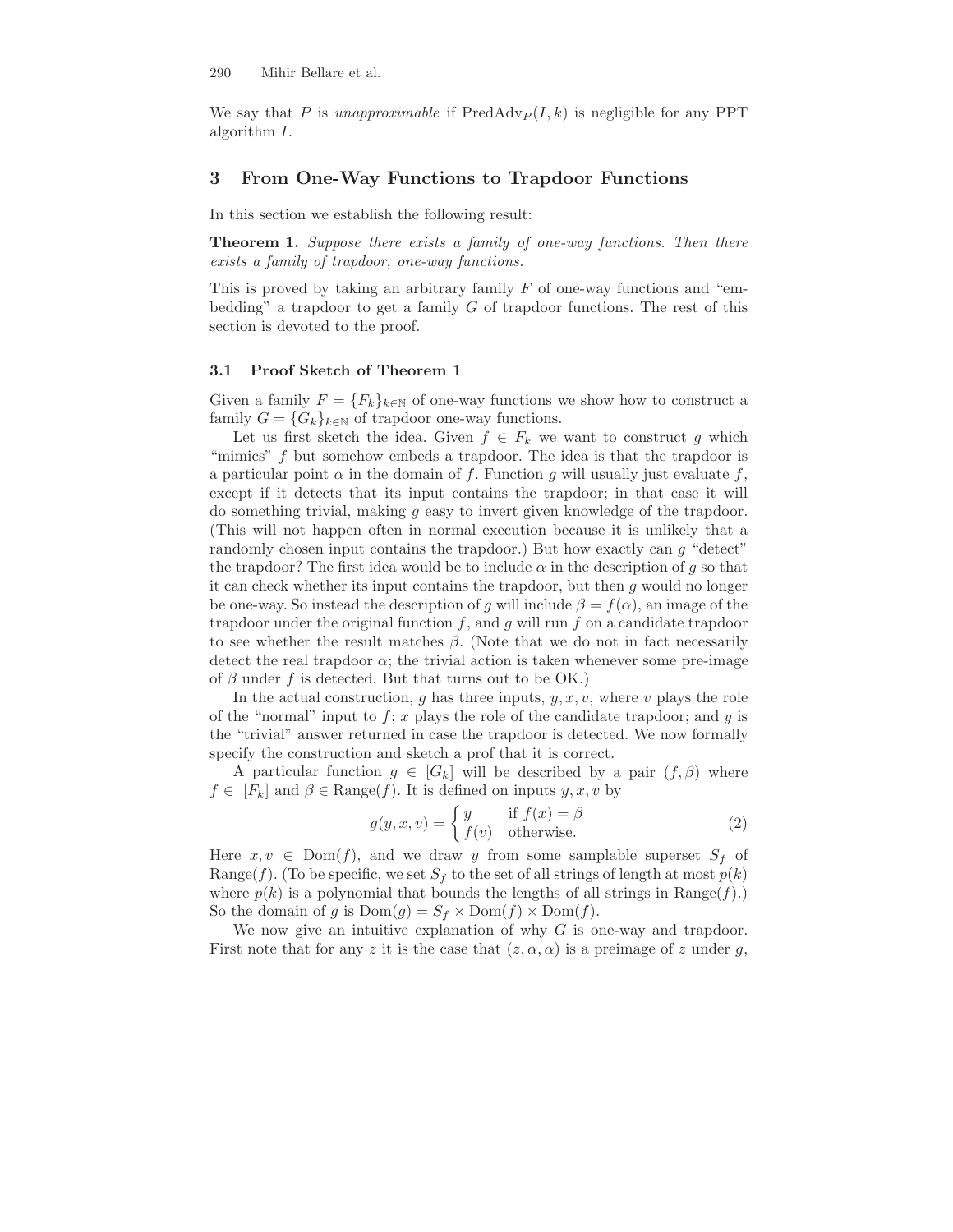<span id="page-8-3"></span><span id="page-8-2"></span>so knowing  $\alpha$  enables one to invert in a trivial manner, hence G is trapdoor. For one-wayness, notice that if  $q(y, x, v) = z$  then either  $f(v) = z$  or  $f(x) = \beta$ . Thus, producing an element of  $g^{-1}(z)$  requires inverting f at either z or  $\beta$ , both of which are hard by the one-wayness of  $F$ . A formal proof that  $G$  satisfies the definition of a family of one-way trapdoor functions can be found in the full version of this paper [\[BHSV\]](#page-15-12).

*Remark 2.* One can verify that the trapdoor functions g produced in the above construction are *regular* (ie. the size of  $g^{-1}(y)$  is the same for all  $y \in \text{Range}(g)$ ) if the original one-way functions  $f$  are regular. Thus, adding regularity as a requirement is *not* likely to suffice for making public-key cryptosystems.

# **4 From Trapdoor Functions to Cryptosystems**

Theorem [1](#page-7-0) coupled with [\[ImRu\]](#page-16-2) says that it is unlikely that general trapdoor functions will yield semantically secure public-key cryptosystems. However, in our construction of Section [3.1](#page-7-2) the resulting trapdoor function was "very noninjective" in the sense that the pre-image size was exponential in the security parameter. So, we next ask, what is the power of trapdoor function families with polynomially bounded pre-image size? We show a positive result:

<span id="page-8-1"></span><span id="page-8-0"></span>**Theorem 2.** *If there exist trapdoor one-way function families with polynomially bounded pre-image size, then there exists a family of unapproximable trapdoor predicates with exponentially small decryption error.*

Theorem [2](#page-8-1) extends the well-known result of [\[Ya](#page-16-5)[,GoMi\]](#page-15-8) that injective trapdoor functions yield semantically secure public-key cryptosystems, by showing that the injectivity requirement can be relaxed. Coupled with  $[ImRu]$  this also implies that it is unlikely that the analogue of Theorem [1](#page-7-0) can be shown for trapdoor functions with polynomially bounded pre-image sizes.

### **4.1 Proof of Theorem 2**

Let  $F = \{F_k\}_{k \in \mathbb{N}}$  be a family of trapdoor one-way functions with pre-image size bounded by a polynomial Q. The construction is in two steps. We first build an unapproximable family of trapdoor predicates P with decryption error  $1/2 1/\text{poly}(k)$ , and then reduce the decryption error by repetition to get the family claimed in the theorem.

The first step uses the Goldreich-Levin inner-product construction [\[GoLe\]](#page-15-13). This construction says that if  $f$  is a one-way function, one can securely encrypt a bit b via  $f(x), r, \sigma$  where  $\sigma = b \oplus (x \odot r)$  with r a random string,  $x \in Dom(f)$ , and  $\odot$  denoting the inner-product mod 2. Now, if f is an *injective* trapdoor function, then with the trapdoor information, one can recover b from  $f(x)$ , r, and  $\sigma$ by finding x and computing  $b = \sigma \oplus (x \odot r)$ . If instead f has polynomial-size pre-images, the "correct"  $x$  will only be recovered with an inverse polynomial probability. However, we will show that the rest of the time, the success probability is exactly 50%. This gives a noticeable  $(\frac{1}{2} + \frac{1}{\text{poly}(k)})$  bias towards the right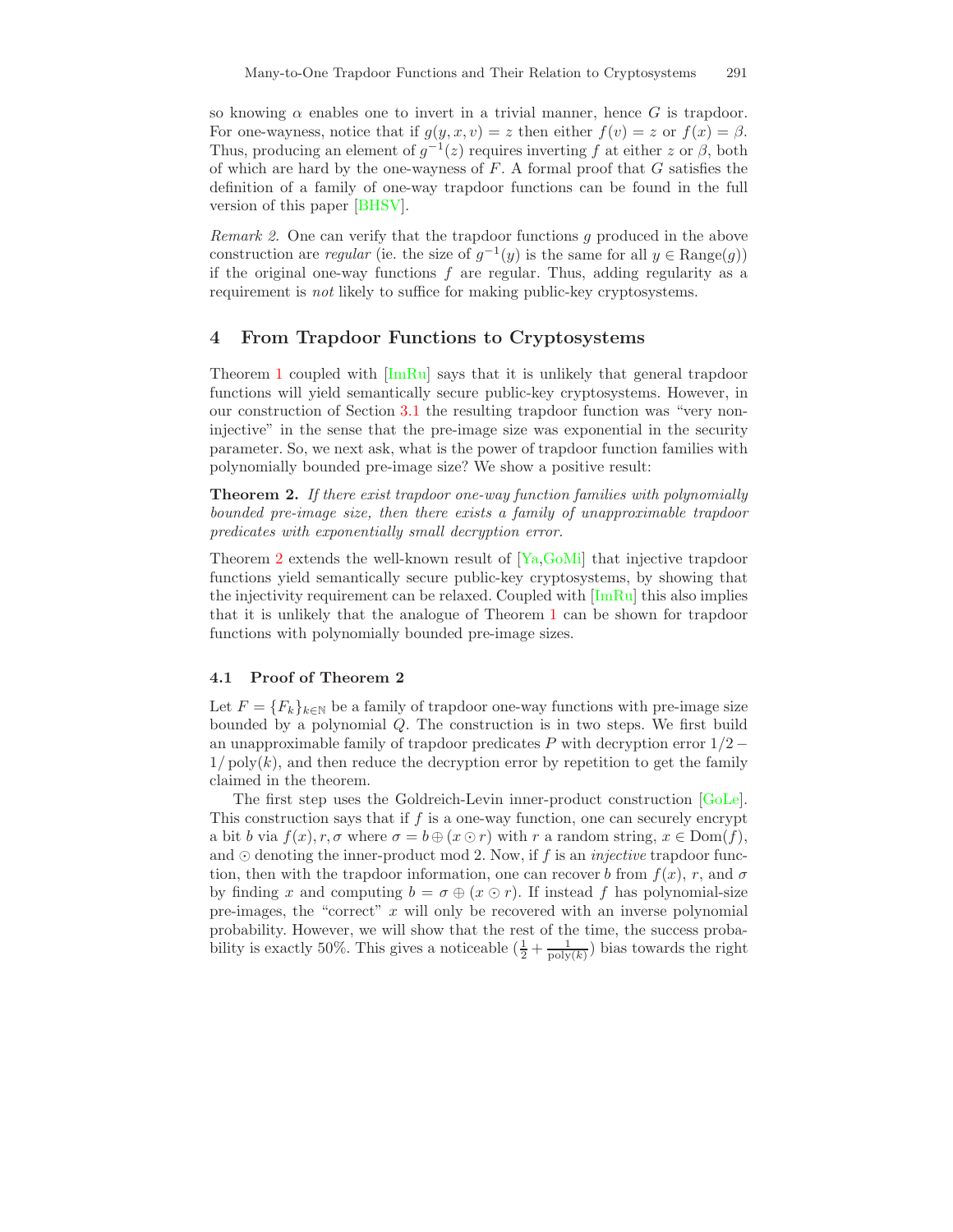<span id="page-9-0"></span>value of b. Now, this slight bias needs to be amplified, which is done by repeating the construction many times in parallel and having the decryptor take the majority of its guesses to the bit in the different coordinates. A full description and proof follow.

We may assume wlog that there is a polynomial  $l(k)$  such that  $\text{Range}(f) \subseteq$  ${0, 1}^{l(k)}$  for all  $f \in [F_k]$  and all  $k \in \mathbb{N}$ . We now describe how to use the Goldreich-Levin inner-product construction [\[GoLe\]](#page-15-14) to build  $P = \{P_k\}_{k \in \mathbb{N}}$ . We associate to any  $f \in [F_k]$  a predicate p defined as follows:

**Predicate**  $p(b)$  // *Takes input a bit b*<br> $x \leftarrow \text{Dom}(f)$  // *Choose x at randor*  $x \leftarrow Dom(f)$  // *Choose* x at random from the domain of f<br>  $r \leftarrow \{0,1\}^{l(k)}$  // *Choose* a random  $l(k)$ -bit string  $r \leftarrow \{0,1\}^{l(k)}$  // *Choose a random*  $l(k)$ -bit string  $\sigma := b \oplus (x \odot r)$  // *XOR b with the GL bit*  $\frac{1}{2}$  *XOR b with the GL bit* **Output**  $(f(x), r, \sigma)$ 

Here  $\oplus$  denotes XOR (ie. addition mod 2) and  $\odot$  denotes the inner-product mod 2. The generator algorithm for P will choose  $(f, tp) \leftarrow F\text{-}Gen(1^k)$  and then output  $(p, tp)$  with p defined as above. Notice that p is computable in PPT if f is.

The inversion algorithm P-*Inv* is given p, the trapdoor *tp*, and a triple  $(y, r, \sigma)$ . It first runs the inversion algorithm F-*Inv* of F on inputs f, tp, y to obtain x', and then outputs the bit  $b' = \sigma \oplus (x' \odot r)$ . It is clear that the inversion algorithm is not always successful, but in the next claim we prove that it is algorithm is not always successful, but in the next claim we prove that it is successful appreciably more often than random guessing.

*Claim.* P is an unapproximable trapdoor predicate family, with decryption error at most  $(1/2) - 1/[2Q(k)].$ 

*Proof.* We know that F is one-way. Thus, the inner product is a hardcore bit for  $F$  [\[GoLe\]](#page-15-14). This implies that  $P$  is unapproximable. It is left to show that the decryption error of  $P$  is as claimed, namely that  $\text{DecErr}_P(P\text{-}Inv, k)$  (as defined in Equation [\(1\)](#page-6-0)) is at most  $(1/2) - 1/[2Q(k)].$ 

Fix f, tp, b, let x, r be chosen at random as by  $p(b)$ , let  $y = f(x)$ , let  $\sigma =$  $b \oplus (x \odot r)$ , let  $x' \leftarrow F\text{-}Inv(f, tp, y)$ , and let  $b' = \sigma \oplus (x' \odot r)$ . Notice that if  $x' = x$  then  $b' = b$ , but if  $x' \neq x$  then the random choice of r guarantees that  $b' = b$  with probability at most 1/2. (Because F-*Inv*, who generates x', gets no<br>information about x) The chance that  $x = x'$  is at least  $1/O(k)$  (because  $F_{\tau}Inx$ ) information about r.) The chance that  $x = x'$  is at least  $1/Q(k)$  (because F-*Inv* gets no information about x other than that  $f(x) = y$  so

$$
\text{DecErr}_P(P\text{-}Inv, k) \leq \left(1 - \frac{1}{Q(k)}\right) \cdot \frac{1}{2}
$$
 as desired.

Now, we can iterate the construction  $q(k) \stackrel{\text{def}}{=} \Theta(kQ(k)^2)$  times independently and decrypt via a majority vote to reduce the decryption error to  $e^{-\hat{k}}$ . In more detail, our final predicate family  $P^q = \{P_k^q\}_{k \in \mathbb{N}}$  is like this. An instance  $p^q \in [P_k^q]$ <br>is still described by a function  $f \in [F_k]$  and defined as  $p^q(h) = p(h) | \dots | p(h)$ is still described by a function  $f \in [F_k]$  and defined as  $p^q(b) = p(b) \cdots |p(b)$ , meaning it consists of  $q(k)$  repetitions of the original algorithm p on independent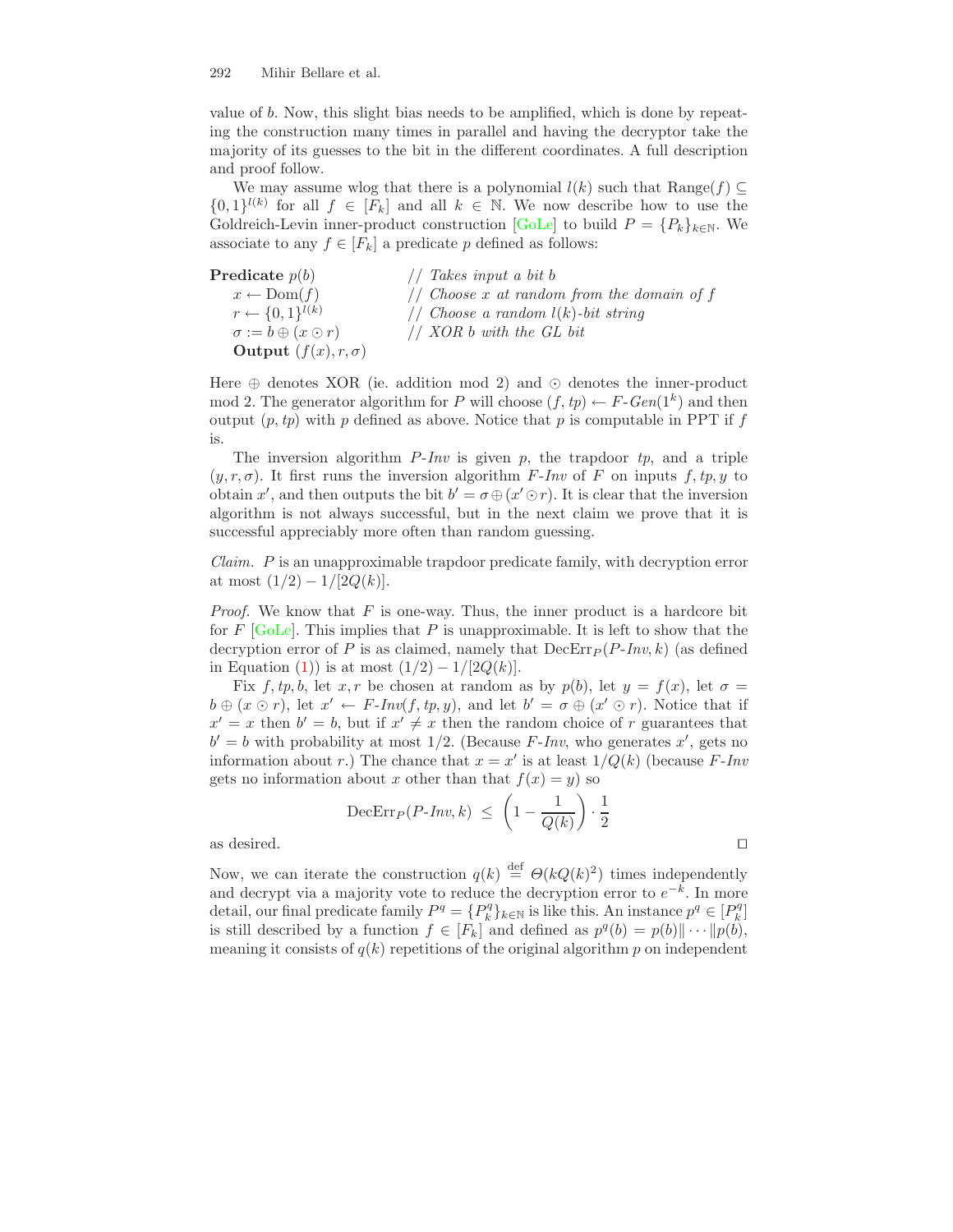<span id="page-10-2"></span><span id="page-10-1"></span>coins. The inversion algorithm  $P<sup>q</sup>$ -*Inv* is given the trapdoor  $tp$  and a sequence of triples

$$
(y_1, r_1, \sigma_1) \|\cdots\|(y_{q(k)}, r_{q(k)}, \sigma_{q(k)})
$$

For  $i = 1, ..., q(k)$  it lets  $b'_i = P$ -*Inv*( $p, tp, (y_i, r_i, \sigma_i)$ ). It outputs b' which is 1 if the majority of the values b' b' are 1 and 0 otherwise. Cheris 1 if the majority of the values  $b'_1, \ldots, b'_{q(k)}$  are 1, and 0 otherwise. Chernoff bounds show that  $\text{DecErr}_{P^q}(P^q\text{-}Inv, k) \leq e^{-k}$ . Furthermore standard "hybrid"arguments  $[Gomi,Ya]$  $[Gomi,Ya]$  show that  $P<sup>q</sup>$  inherits the unapproximability of P. This concludes the proof of Theorem [2.](#page-8-1)

*Remark 3.* Notice that Theorem [2](#page-8-1) holds even if the family F only satisfies a very weak trapdoor property — namely, that F-*Inv* produces an element of  $f^{-1}(y)$  with probability at least  $1/p(k)$  for some polynomial p. Essentially the same proof will show that P-*Inv* can guess b correctly with probability at least  $1/2+1/[2Q(k)p(k)].$ 

### **5 From Cryptosystems to Trapdoor Functions**

In this section we investigate the relation between semantically secure public key cryptosystems and injective trapdoor functions. It is known that the existence of unapproximable trapdoor predicates is equivalent to the existence of semantically secure public-key encryption [\[GoMi\]](#page-15-8). It is also known that injective trapdoor one-way functions can be used to construct unapproximable trapdoor predicates  $[Ya]$  (see also  $[GoLe]$ ). In this section, we ask whether the converse is true:

<span id="page-10-0"></span>*Question 1.* Can unapproximable trapdoor predicates be used to construct injective trapdoor one-way functions?

Note the importance of the injectiveness condition in Question [1.](#page-10-0) We already know that non-injective trapdoor functions can be constructed from trapdoor predicates (whether the latter are injective or not) because trapdoor predicates imply one-way functions [\[ImLu\]](#page-16-6) which in turn imply trapdoor functions by Theorem [1.](#page-7-0)

We suggest a construction which requires an additional "random looking" function  $G$  and prove that the scheme is secure when  $G$  is implemented as a random oracle (to which the adversary also has access). Hence, *IF* it is possible to implement using one-way functions a function  $G$  with "sufficiently strong randomness properties" to maintain the security of this scheme, then Question [1](#page-10-0) would have a positive answer (as one-way functions can be constructed from unapproximable trapdoor predicates [\[ImLu\]](#page-16-6)).

The key difference between trapdoor functions and trapdoor predicates is that predicates are *probabilistic*, in that their evaluation is a probabilistic process. Hence, our construction is essentially a de-randomization process.

Suppose we have a family  $P$  of unapproximable trapdoor predicates, and we want to construct a family  $F$  of injective one-way trapdoor functions from  $P$ . A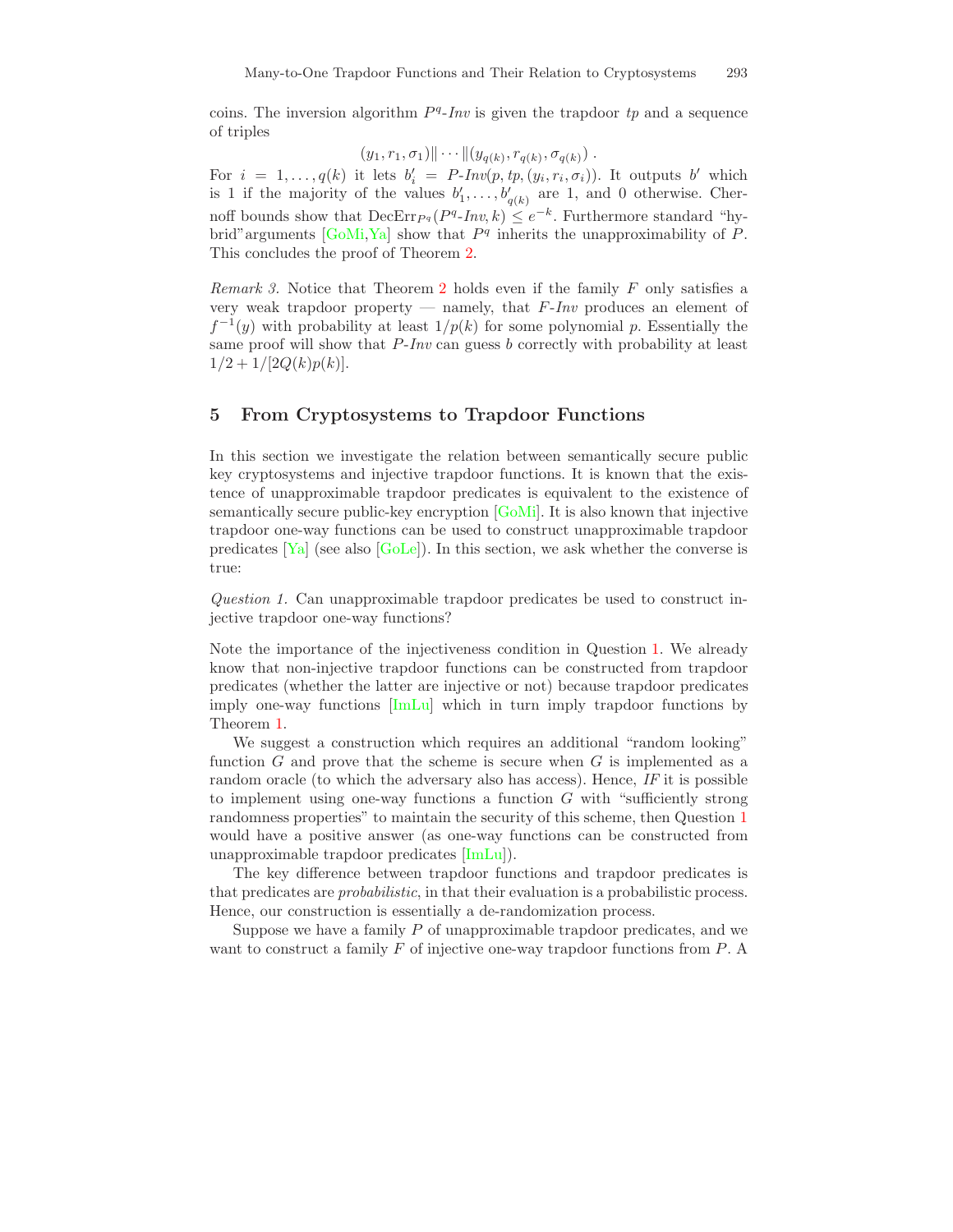<span id="page-11-3"></span><span id="page-11-2"></span>first approach would be to take an instance  $p$  of  $P$  and construct an instance  $f$ of  $F$  as

$$
f(b_1b_2\cdots b_k||r_1||\cdots||r_k) = p(b_1;r_1)||\cdots||p(b_k;r_k),
$$

where k is the security parameter. Standard direct product arguments  $[Ya]$  im-<br>ply that E constructed in this manner is one-way. However, E may fail to be ply that  $F$  constructed in this manner is one-way. However,  $F$  may fail to be trapdoor; the trapdoor information associated with  $p$  only allows one to recover  $b_1,\ldots,b_k$ , but not  $r_1,\ldots,r_k$ .

Our approach to fixing this construction is to instead have  $r_1, \ldots, r_k$  determined by applying some "random-looking" function G to  $b_1, \ldots, b_k$ :<br>  $f(b_1b_2 \cdots b_k) = p(b_1; r_1) || \cdots || p(b_k; r_k),$  where  $r_1 || \cdots || r_k = G(b_1 \cdots b_k).$ 

 $f(b_1b_2\cdots b_k) = p(b_1; r_1)\|\cdots\|p(b_k; r_k),$ 

Since  $G$  must be length-increasing, an obvious choice for  $G$  is a pseudo-random generator. A somewhat circular intuitive argument can be made for the security of this construction: If one does not know  $b_1,\ldots,b_k$ , then  $r_1,\ldots,r_k$  "look random," and if  $r_1, \ldots, r_k$  "look random," then it should be hard to recover  $b_1,\ldots,b_k$  by the unapproximability of P. In the full version of the paper [\[BHSV\]](#page-15-3), we show that this argument is in fact false, in that there is a choice of an unapproximable trapdoor predicate  $P$  and a pseudorandom generator  $G$  for which the resulting scheme is insecure.

However, it is still possible that there are choices of functions  $G$  that make the above secure. Below we show that the scheme is secure when  $G$  is implemented as a truly random function, ie. a random oracle (to which the adversary also has access). Intuitively, having access to the oracle does not help the adversary recover  $b_1 \cdots b_k$  for the following reason: the values of the oracle are irrelevant except at  $b_1 \cdots b_k$ , as they are just random strings that have nothing to do with  $b_1 \cdots b_k$  or  $f(b_1 \cdots b_k)$ . The adversary's behavior is independent of the value of the oracle at  $b_1 \cdots b_k$  unless the adversary queries the oracle at  $b_1 \cdots b_k$ . On the other hand, if the adversary queries the oracle at  $b_1 \cdots b_k$ , it must already "know"  $b_1 \cdots b_k$ . Specifically, if the adversary queries the oracle at  $b_1 \cdots b_k$  with non-negligible probability then it can invert  $f$  with non-negligible probability without making the oracle call, by outputting the query. We now proceed with a more formal description of the random oracle model and our result.

THE RANDOM ORACLE MODEL. In any cryptographic scheme which operates in the random oracle model, all parties are given (in addition to their usual re-sources) the ability to make oracle queries [\[BeRo\]](#page-15-2). It is postulated that all oracle queries, independent of the party which makes them, are answered by a single function, denoted  $\mathcal{O}$ , which is uniformly selected among all possible functions (where the set of possible functions is determined by the security parameter).

<span id="page-11-1"></span><span id="page-11-0"></span>The definitions of families of functions and predicates are adapted to the random oracle model in a straightforward manner: We associate some fixed polynomial Q with each family of functions or predicates, such that on security parameter  $k$  all the algorithms in the above definitions are given oracle access to a function  $\mathcal{O}: \{0,1\}^* \to \{0,1\}^{Q(k)}$ . The probabilities in these definitions are<br>then taken over the randomness of these algorithms and also over the choice of then taken over the randomness of these algorithms and also over the choice of  $\mathcal O$  uniformly at random among all such functions.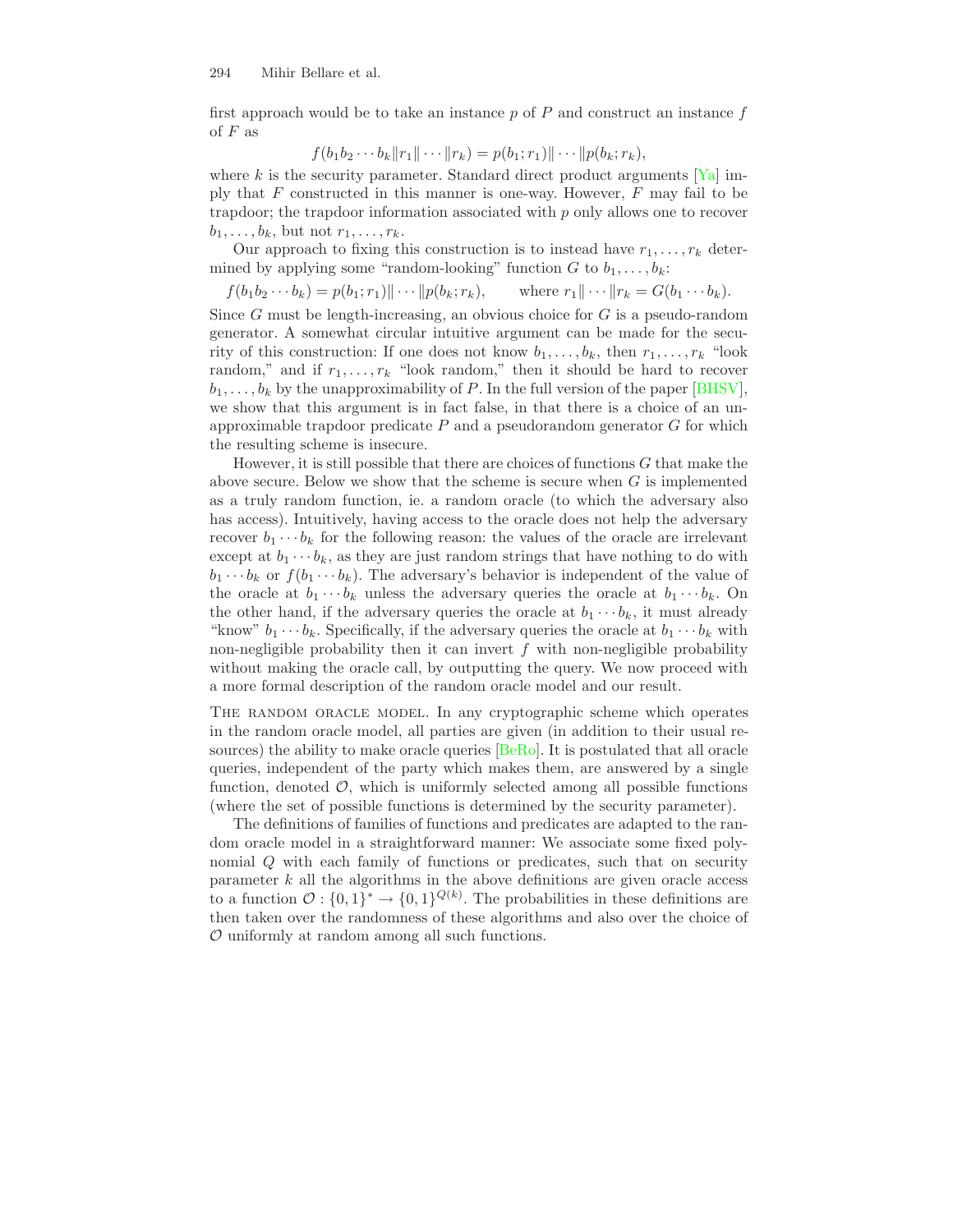**Theorem 3.** *If there exists a family of unapproximable trapdoor predicates, then there exists a family of injective trapdoor one-way functions in the random oracle model.*

*Remark 4.* Theorem [3](#page-11-1) still holds even if the hypothesis is weakened to only require the existence of a family of unapproximable trapdoor predicates *in the random oracle model.* To see that this hypothesis is weaker, note that a family of unapproximable trapdoor predicates (in the standard, non-oracle model) remains unapproximable in the random oracle model, as the oracle only provides randomness which the adversary can generate on its own.

See Sections [1.2](#page-2-1) and [1.3](#page-3-0) for a discussion of the interpretation of such a result. We now proceed to the proof.

### **5.1 Proof of Theorem 3**

Let  $P = \{P_k\}_{k \in \mathbb{N}}$  be a family of unapproximable trapdoor predicates. Let  $q(k)$ be a polynomial upper bound on the number of random bits used by any  $p \in$  $P_k$ . When used with security parameter k, we view the oracle as a function  $\mathcal{O}: \{0,1\}^* \to \{0,1\}^{kq(k)}.$ <br>We define a family F

We define a family  $F = \{F_k\}_{k\in\mathbb{N}}$  of trapdoor functions in the random oracle model as follows: We associate to any  $p \in [P_k]$  the function f defined on input  $b_1 \ldots b_k \in \{0,1\}^k$  by

$$
f(b_1\cdots b_k)=p(b_1;r_1)\|\cdots\|p(b_k;r_k),
$$

where

$$
r_1 \|\cdots \| r_k = \mathcal{O}(b_1 \cdots b_k), \ r_i \in \{0, 1\}^{q(k)}.
$$

The generator  $F$ -*Gen* takes input  $1^k$ , runs  $(p, tp) \leftarrow P$ -*Gen*( $1^k$ ) and outputs  $(f, tn)$  where  $f$  is as defined above. It is clear that  $f$  can be evaluated in poly- $(f, tp)$  where f is as defined above. It is clear that f can be evaluated in polynomial time using the evaluator P-*Eval* for p.

Notice that  $f$  can be inverted given the trapdoor information. Given  $f$ ,  $tp$ , and  $y_1 \|\cdots \| y_k = f(b_1 \ldots b_k)$ , inverter F-*Inv* computes  $b_i = P$ -*Inv*( $p, ty_i$ ) for  $i = 1, \ldots, k$ , and outputs  $b_1 \ldots b_k$ . Furthermore, f is injective because P has zero decryption error: in this inversion process,  $P$ - $Inv$  correctly returns  $b_i$ , so we correctly recover the full input. It remains to show that  $F$  is one-way.

*Claim.* F is one-way.

We prove this claim by describing several probabilistic experiments, modifying the role of the oracle with each experiment. The first arises from the definition of a family of one-way functions in the random oracle model. Let A be any PPT, let k be any positive integer, and let  $q = q(k)$ .

<span id="page-12-1"></span><span id="page-12-0"></span>*Experiment 1.*

- (1) Choose a random oracle  $\mathcal{O}: \{0,1\}^* \to \{0,1\}^{kq(k)}$ .<br>(2) Choose  $n \in \mathbb{R}$ .
- (2) Choose  $p \leftarrow P_k$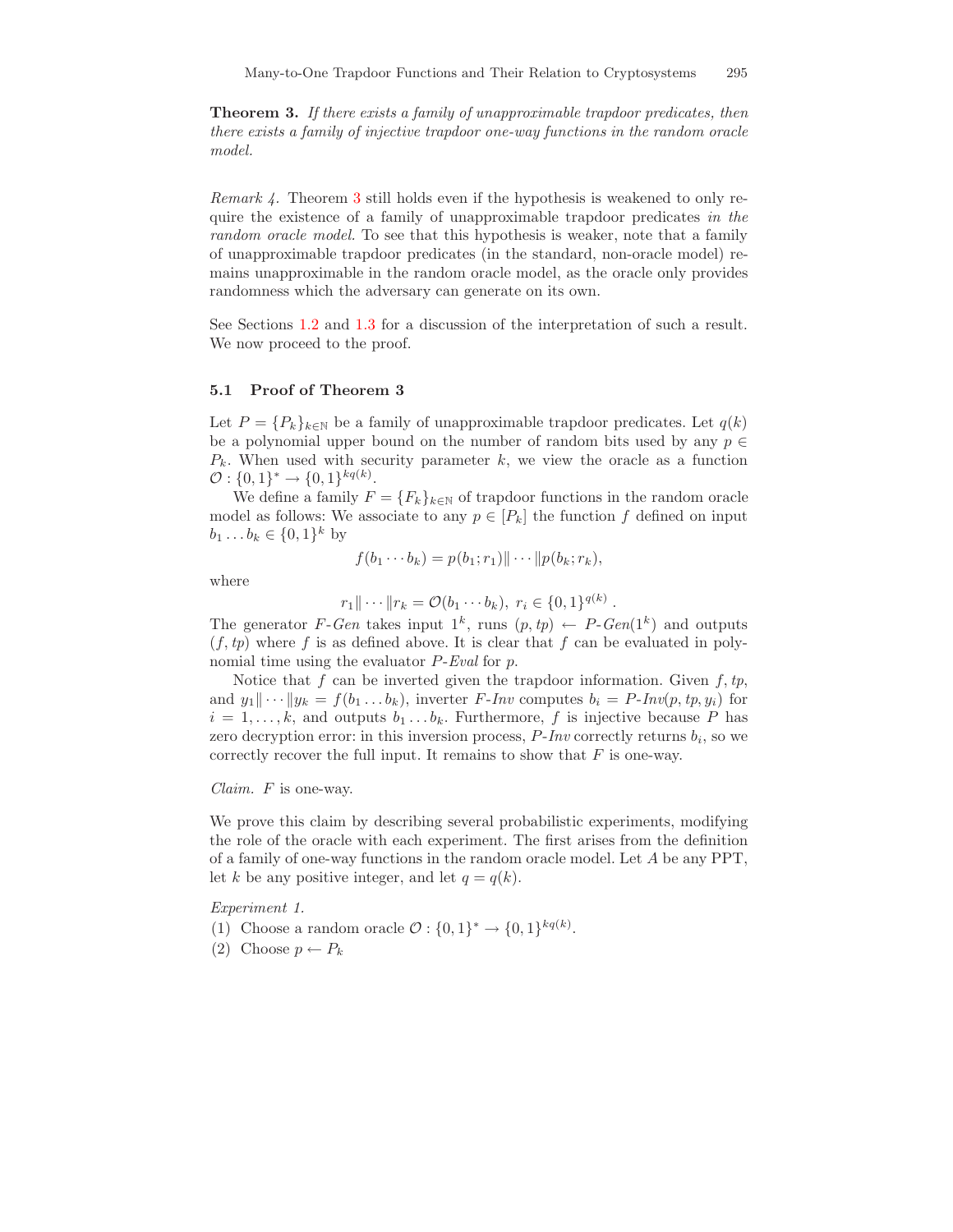- <span id="page-13-8"></span><span id="page-13-7"></span>(3) Select  $b_1,\ldots,b_k$  uniformly and independently from  $\{0,1\}.$
- (4) Let  $r_1\|\cdots\|r_k = \mathcal{O}(b_1\cdots b_k)$ , where  $|r_i| = q(k)$  for each i.
- <span id="page-13-4"></span><span id="page-13-0"></span>(5) Let  $x = p(b_1; r_1) \| \cdots \| p(b_k; r_k)$ .
- (6) Compute  $z \leftarrow A^{\mathcal{O}}(1^k, p, x)$ .

We need to prove the following:

*Claim.* For every PPT A, the probability that  $z = b_1 \cdots b_k$  $z = b_1 \cdots b_k$  $z = b_1 \cdots b_k$  in Experiment 1 is a negligible function of k.

To prove Claim [5.1,](#page-13-0) we first analyze what happens when the  $r_i$ 's are chosen independently of the oracle, as in the following experiment: Let A be any PPT, let k be any positive integer, and let  $q = q(k)$ .

<span id="page-13-5"></span><span id="page-13-1"></span>*Experiment 2.*

- <span id="page-13-6"></span><span id="page-13-2"></span> $(1)$ – $(3)$  As in Experiment [1.](#page-12-0)
- (4) Select  $r_1,\ldots,r_k$  uniformly and independently from  $\{0,1\}^q$ .
- $(5)-(6)$  As in Experiment [1.](#page-12-0)

*Claim.* For every PPT A, the probability that  $z = b_1 \cdots b_k$  in Experiment [2](#page-13-1) is a negligible function of k.

Claim [5.1](#page-13-2) follows from standard direct product arguments [\[Ya,](#page-16-1)[GNW\]](#page-15-15). Specifically, Claim [5.1](#page-13-2) is a special case of the uniform complexity version of the Concatenation Lemma in [\[GNW,](#page-15-15) Lemma 10].

*Claim.* For every PPT A, the probability that  $\mathcal{O}$  is queried at point  $b_1 \cdots b_k$ during the execution of  $A^{\mathcal{O}}(1^k, p, x)$  in Step 6 of Experiment [2](#page-13-1) is a negligible function of  $k$ .

*Proof.* Suppose that the probability that  $\mathcal O$  is queried at point  $b_1 \cdots b_k$  was greater that  $1/s(k)$  for infinitely many k, where s is a polynomial. Then we could obtain a PPT  $A'$  that violates Claim [5.1](#page-13-2) as follows. Let  $t(k)$  be a polynomial bound on the running time of A. A' does the following on input  $(1^k, p, x)$ :

- (1) Select *i* uniformly from  $\{1,\ldots,t(k)\}.$
- (2) Simulate A on input  $(1^k, p, x)$ , with the following changes:
	- (1) Replace the oracle responses with strings randomly selected on-line, with the condition that multiple queries at the same point give the same answer.
	- (2) Halt the simulation at the *i*'th oracle query and let w be this query.
- (3) Output w.

Then A', when used in Experiment [2,](#page-13-1) outputs  $b_1 \cdots b_k$  with probability greater<br>that  $1/(s(k)t(k))$  for infinitely many k, which contradicts Claim 5.1 that  $1/(s(k)t(k))$  for infinitely many k, which contradicts Claim [5.1.](#page-13-2)  $\square$ 

<span id="page-13-3"></span>In order to deduce Claim [5.1](#page-13-0) from Claims [5.1](#page-13-2) and [5.1,](#page-13-2) we give an equivalent reformulation of Experiment [1:](#page-12-0) Let  $A$  be any PPT, let  $k$  be any positive integer, and let  $q = q(k)$ .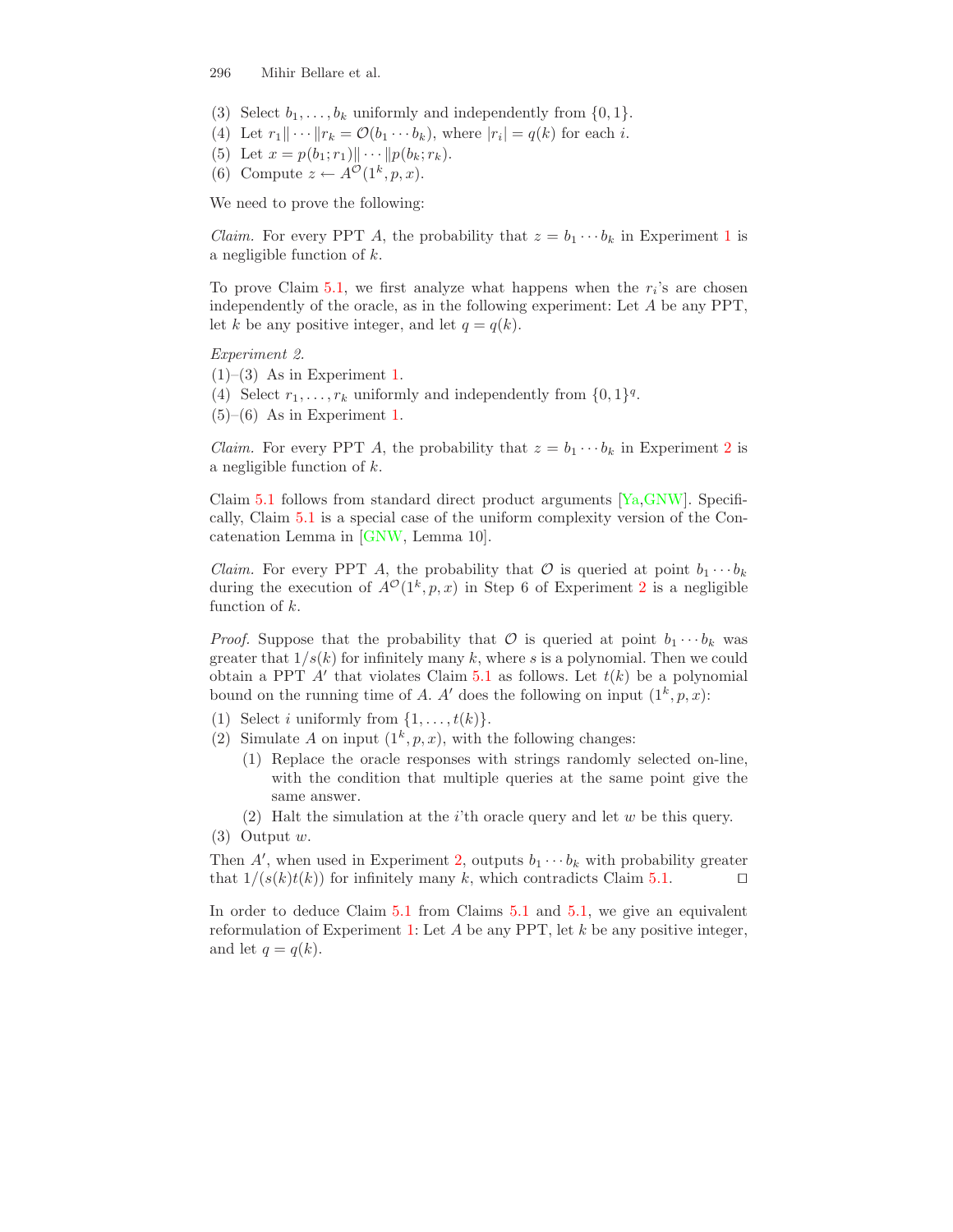*Experiment 3.*

- $(1)$ – $(3)$  As in Experiment [1.](#page-12-1)
- (4) Select  $r_1,\ldots,r_k$  uniformly and independently from  $\{0,1\}^q$ .
- <span id="page-14-2"></span>(5) Let  $x = p(b_1; r_1)\|\cdots\|p(b_k; r_k)$ .
- <span id="page-14-1"></span>(6) Modify  $\mathcal{O}$  at location  $b_1 \cdots b_k$  to have value  $r_1 \cdots \cdots \cdots \cdots$
- (7) Compute  $z \leftarrow A^{\mathcal{O}}(1^k, p, x)$ .

We now argue that Experiment [3](#page-13-3) is equivalent to Experiment [1.](#page-12-1) In Experiment [1,](#page-12-1)  $r_1, \ldots, r_k$  are uniformly and independently distributed in  $\{0, 1\}^q$ and after Step 5 of Experiment [1](#page-12-1) the only information about the oracle that has been used is that  $r_1\|\cdots\|r_k = \mathcal{O}(b_1\cdots b_k)$ . Thus, the final distribution on all random variables are identical in the two experiments and it suffices to prove Claim [5.1](#page-13-4) for Experiment [3](#page-13-3) rather than Experiment [1.](#page-12-1)

*Proof.* Let E be the event that  $z = b_1 \cdots b_k$  in Experiment [3.](#page-13-3) Let F be the event that O is queried at point  $b_1 \cdots b_k$  during the execution of  $A^{\mathcal{O}}(p, x)$  in Step [7](#page-14-1) of Experiment [3.](#page-13-3) To show that  $E$  occurs with negligible probability, it suffices to argue that both  $F$  and  $E \wedge \overline{F}$  occur with negligible probability.

First we show that  $F$  occurs with negligible probability. Notice that whether or not  $A^{\mathcal{O}}$  queries  $\mathcal{O}$  at  $b_1 \cdots b_k$  in Experiment [3](#page-13-3) will not change if Step [6](#page-14-2) is removed. This is because its behavior cannot be affected by the change in  $\mathcal{O}(b_1 \cdots b_k)$  until it has already queried that position of the oracle. If Step [6](#page-14-2) is removed from Experiment [3,](#page-13-3) we obtain Experiment [2.](#page-13-5) Hence, the probability of F is negligible by Claim [5.1.](#page-13-6)

Similarly, the probability that  $[z = b_1 \cdots b_k]$  and  $A^{\mathcal{O}}$  never queries the oracle at  $b_1 \cdots b_k$  will not change if Step [6](#page-14-2) is removed. Thus, the probability of  $E \cap \overline{F}$ is bounded above by the probability that  $z = b_1 \cdots b_k$  in Experiment [2,](#page-13-5) which is negligible by Claim 5.1. negligible by Claim  $5.1$ .

<span id="page-14-0"></span>*Remark 5.* If the family of unapproximable trapdoor predicates we start with has negligible decryption error, then the family of trapdoor functions we construct will in general also have negligible decryption error and may fail to be injective with some small probability.

By first reducing the decryption error of the predicate family to  $\exp(-\Omega(k^3))$ as in the proof of Theorem [2](#page-8-1) and then using the oracle to derandomize the inversion algorithm, one can produce an *injective* family that has *zero* decryption error with probability  $1-2^{-k}$  (where the probability is just taken over the choice of the oracle).

# **Acknowledgments**

The first author was supported by a 1996 Packard Foundation Fellowship in Science and Engineering, and by NSF CAREER Award CCR-9624439. The third and fourth authors were supported by DOD/NDSEG Graduate Fellowships and partially by DARPA grant DABT-96-C-0018.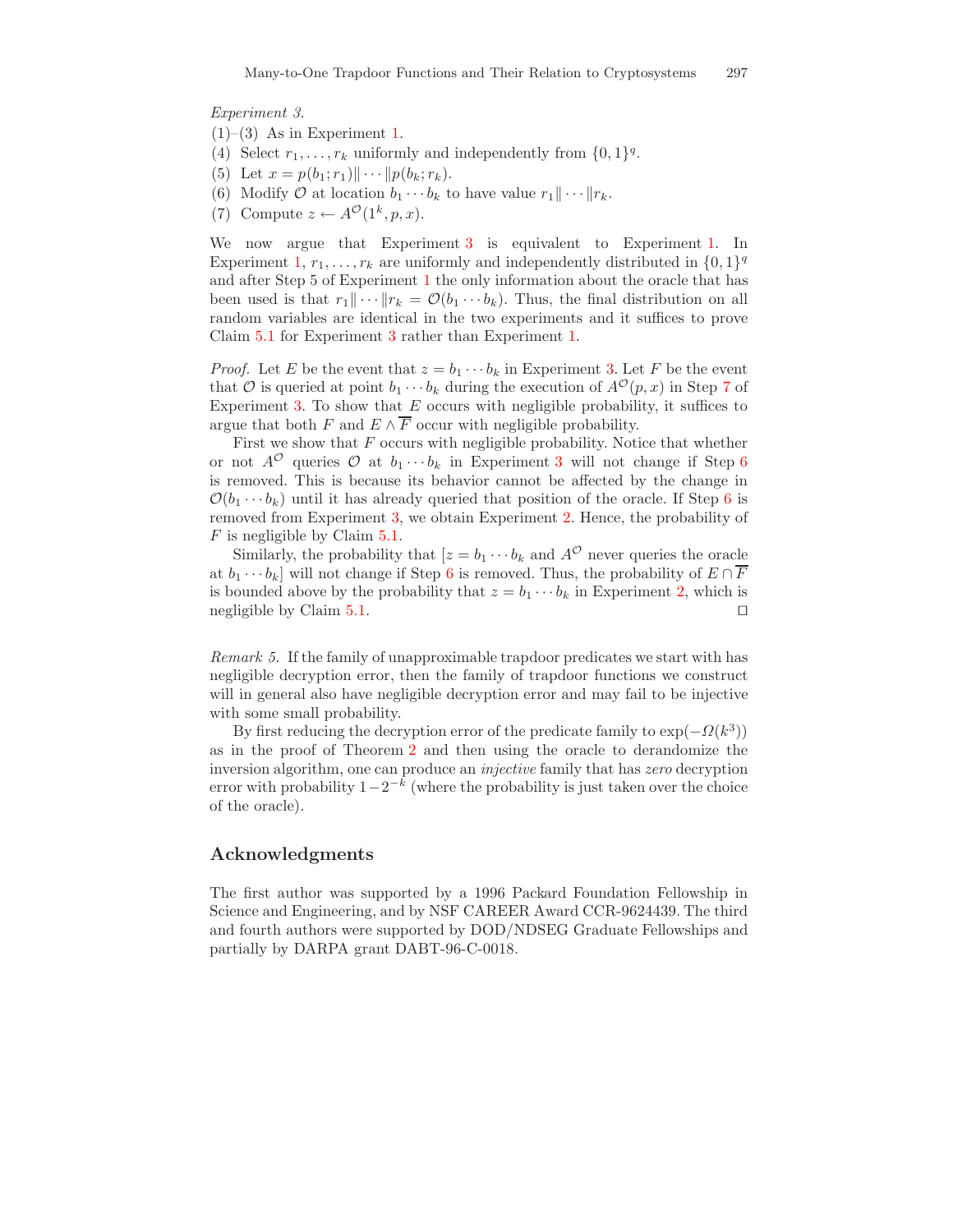The starting point of this research was a question posed to us by Shafi Goldwasser, namely whether trapdoor permutations could be built from the assumptions underlying the Ajtai-Dwork cryptosystem.

Thanks to Oded Goldreich and the members of the Crypto 98 program committee for their comments on the paper.

# **References**

- <span id="page-15-10"></span>AjDw. M. Ajtai and C. Dwork. A public-key cryptosystem with worst-case / average-case equivalence. *Proceedings of the* 29th *Annual Symposium on the Theory of Computing*, ACM, 1997. [287](#page-4-1)
- AMM. Adleman, Manders and Miller. On taking roots in finite fields. *Proceedings of the* 18th *Symposium on Foundations of Computer Science*, IEEE, 1977.
- <span id="page-15-12"></span><span id="page-15-3"></span>BHSV. M. Bellare, S. Halevi, A. Sahai, and S. Vadhan. Many-to-one trapdoor functions and their relation to public-key cryptosystems. Full version of this paper, available via http://www-cse.ucsd.edu/users/mihir.
- <span id="page-15-9"></span><span id="page-15-2"></span>BeRo. M. Bellare and P. Rogaway. Random oracles are practical: a paradigm for designing efficient protocols. *Proceedings of the First Annual Conference on Computer and Communications Security*, ACM, 1993. [286,](#page-3-1) [287,](#page-4-1) [294](#page-11-2)
- Be. E. Berlekamp. Factoring polynomials over large finite fields. *Mathematics of Computation*, Vol. 24, 1970, pp. 713–735.
- <span id="page-15-4"></span>BlMi. M. BLUM AND S. MICALI. How to generate cryptographically strong sequences of pseudo-random bits, *SIAM Journal on Computing*, Vol. 13, No. 4, 850-864, November 1984. [286](#page-3-1)
- <span id="page-15-5"></span>Ca. R. CANETTI. Towards realizing random oracles: Hash functions that hide all partial information. *Advances in Cryptology – Crypto* 97 *Proceedings*, Lecture Notes in Computer Science Vol. 1294, B. Kaliski ed., Springer-Verlag, 1997. [286](#page-3-1)
- <span id="page-15-6"></span>CGH. R. CANETTI, O. GOLDREICH AND S. HALEVI. The random oracle model, revisited. *Proceedings of the* 30th *Annual Symposium on the Theory of Computing*, ACM, 1998. [286](#page-3-1)
- <span id="page-15-7"></span><span id="page-15-1"></span>DiHe. W. Diffie and M. Hellman. New directions in cryptography. *IEEE Trans. Info. Theory*, Vol. IT-22, No. 6, November 1976, pp. 644–654. [284,](#page-1-0) [284,](#page-1-0) [284,](#page-1-0) [287](#page-4-1)
- DDN. D. Dolev, C. Dwork, and M. Naor. Non-Malleable Cryptography. *Proceedings of the* 23rd *Annual Symposium on the Theory of Computing*, ACM, 1991.
- <span id="page-15-11"></span>ElG. T. El Gamal. A public key cryptosystem and a signature scheme based on discrete logarithms. *IEEE Trans. Inform. Theory*, Vol. 31, 1985, pp. 469–472. [287](#page-4-1)
- <span id="page-15-14"></span><span id="page-15-13"></span>GoLe. O. GOLDREICH AND L. LEVIN. A hard predicate for all one-way functions. *Proceedings of the* 21st *Annual Symposium on the Theory of Computing*, ACM, 1989. [291,](#page-8-2) [292,](#page-9-0) [292,](#page-9-0) [293](#page-10-1)
- <span id="page-15-8"></span><span id="page-15-0"></span>GoMi. S. GOLDWASSER AND S. MICALI. Probabilistic Encryption. *Journal of Computer and System Sciences*, Vol. 28, April 1984, pp. 270–299. [284,](#page-1-0) [284,](#page-1-0) [284,](#page-1-0) [284,](#page-1-0) [286,](#page-3-1) [286,](#page-3-1) [287,](#page-4-1) [289,](#page-6-1) [289,](#page-6-1) [291,](#page-8-2) [293,](#page-10-1) [293](#page-10-1)
- <span id="page-15-15"></span>GNW. O. Goldreich, N. Nisan, and A. Wigderson. On Yao's XOR Lemma. *Electronic Colloquium on Computational Complexity*, TR95-050. March 1995. http://www.eccc.uni-trier.de/eccc/ [296,](#page-13-7) [296](#page-13-7)